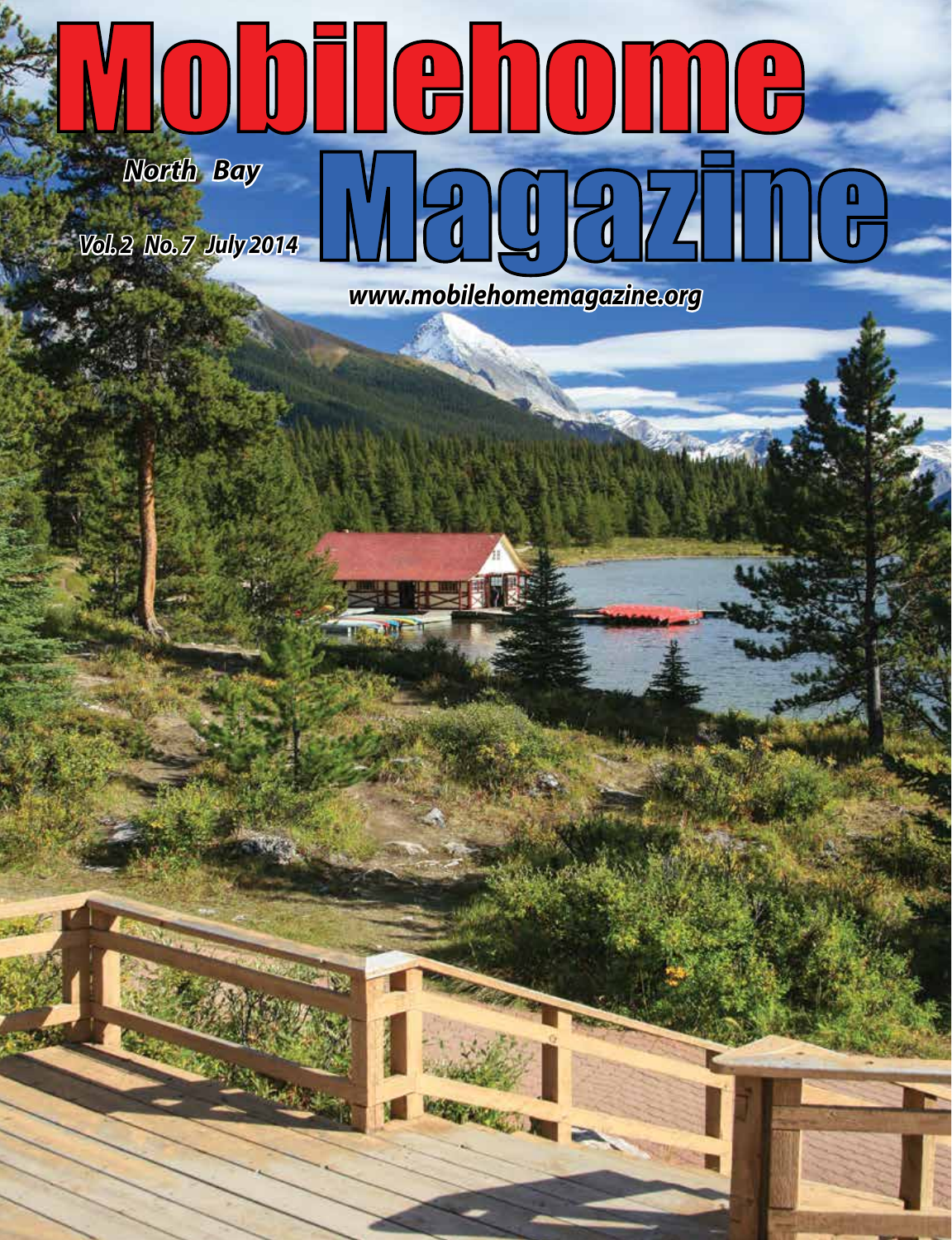From the Staff of Mobilehome

Magazine

Happy Birthday Mobilehome Magazine. We are now one year old, having started the local editions one year ago. The future is bright with your support! Thanks for a wonderful year and let's look forward to a bright future.



Two residents of Lakeview MHP in San Marcos were concerned about June's article on HOA Syndrome. See pages B-C for our side of this issue.

This month brings big news. We are proud to announce the formation of a new, transparent non-profit 501(c)3 called "California Manufactured-Home Owners Alliance" or CAMOA for short. This new non-profit is endorsed by many around the state as well as Mobilehome Magazine. Although completely independent of MHMag, CAMOA and MHMag will partner together to help mobilehome owners (mhos). We ask you to support CAMOA by becoming a member and promoting it in your park and area. Membership is just \$24, with \$7 going to a legal fund to help you and other members. This is an opportunity, don't let it pass you by. Fill out the application on page E, you won't regret it.

CAMOA is already making a difference. Just ask the folks at Valle Verde and Sierra Springs in the San Fernando Valley. In just a week, CAMOA was able to help residents fight a "Change of Tenancy" notice from their park owner. CAMOA was alerted and ultimately the park owner rescinded their request! A significant win showing the power of an alliance between mobile/ manufactured homeowners and CAMOA! Stay tuned for many more wins like this! See page G for the story.

The CAMOA Board of Directors biographies are presented on page F.

Donna Matthews write part two of "Living in a Mobilehome Park. Page A.

As many of you know, Mobilehome Magazine has published almost 30 different magazines, and sometimes 5-6 different local versions. That is about 500 pages of useful information. The more useful articles are "archived" and you can request a copy by emailing, calling or writing MHMag. All we ask is a donation to help us cover our cost and time. See pages 14-15.

TheMobilehome Magazine Staff That's it for this month! We are excited to partner with CAMOA. Please join our growing community!



**Serving the Mobile/Manufactured Home Community in California**

**P.O. Box 3774 Chatsworth, CA 91313 (818) 886-6479**

**Email Address frank@mobilehomemagazine.org**

**Website www.mobilehomemagazine.org**

*MHMag is not responsible for content contained in advertising*

**PUBLISHER & EDITOR**

*Frank A. Wodley*

**ADVERTISING SALES** *Rose Rosales*

> **DESIGN**  *Greg Frazier*

**ARTICLE CONTRIBUTORS** *Donna Matthews*

*Bill Schlegel*



**PROOFREADER** *Barbara Kelley*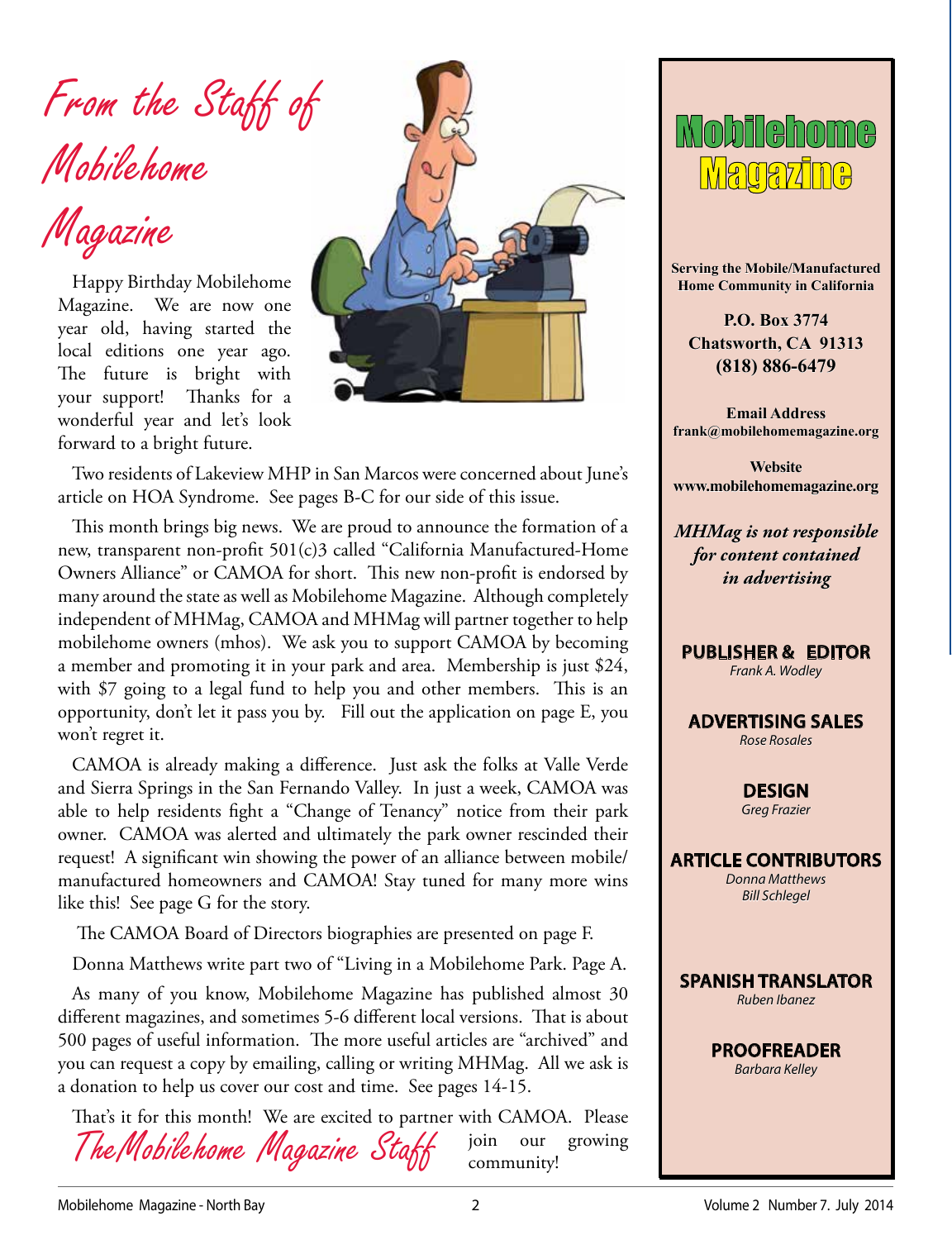# **TABLE OF** CONTENTS

| Communication is Critical to Problem Solving  Page 4                 |
|----------------------------------------------------------------------|
| Living in a Mobilehome Park - by Donna Matthews Page A               |
|                                                                      |
| Letters To The Editor - Home Owner Associations  Page B-C            |
| California Manufactured-Home Owners Alliance (CAMOA)  Pages D-E      |
|                                                                      |
|                                                                      |
| Free CAMOA Membership for Distributors of Mobilehome Magazine Page H |
| Distributing Mobilehome Magazine Should Be Serious Business Page H   |
|                                                                      |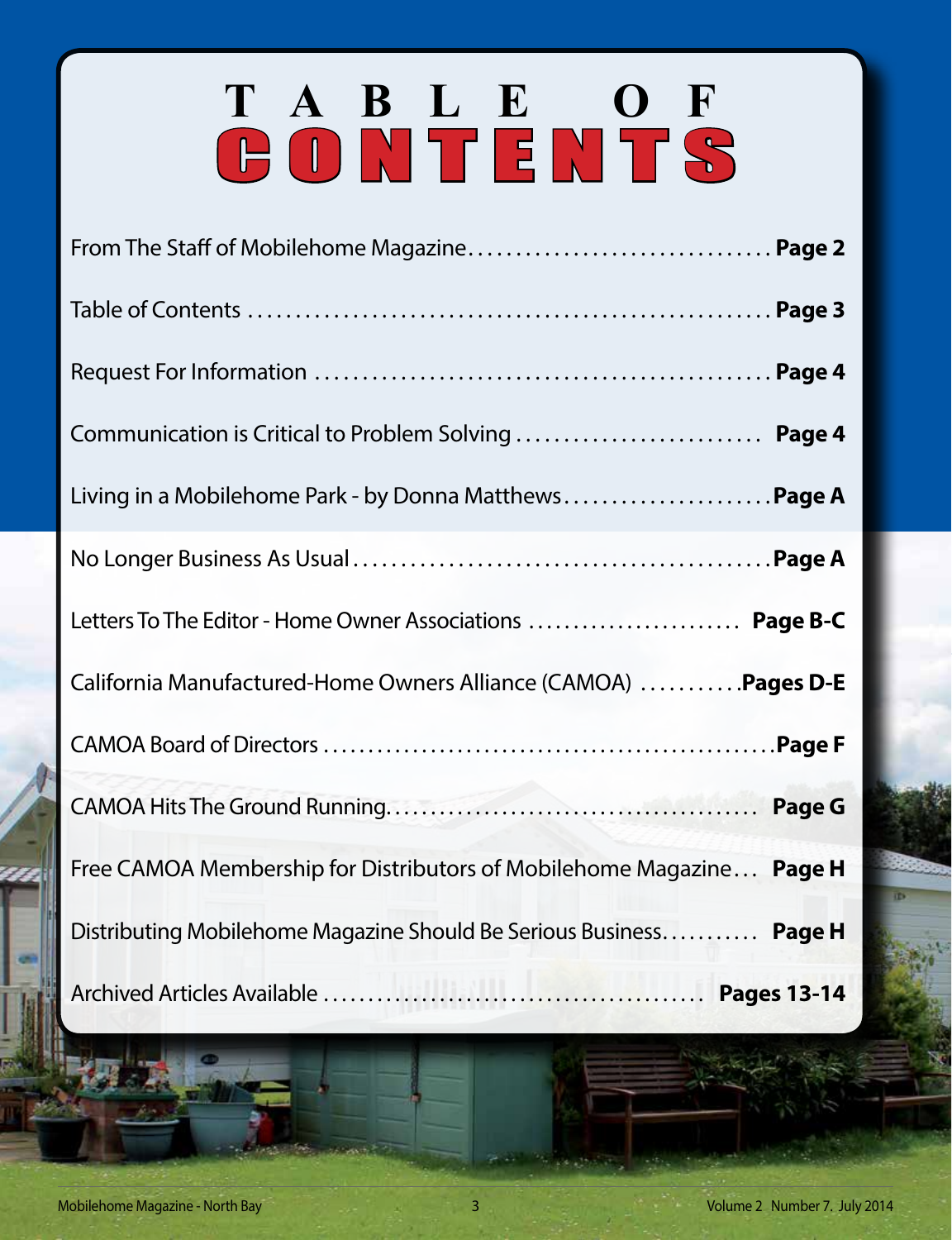## **Request For Information**

Mobilehome Magazine is all about information. In fact this month you can see all the articles on various subjects that are available from Mobilehome Magazine (Page 13-14).

Now we have a request of you. You are a wealth of information and we'd like you to share some with us, so that we can share with our huge network of mobilehome owners. Remember Mobilehome Magazine reaches about 25,000 homes every month.

#### **CAMOA Needs Your Expertise**

Many of you are experts on various subjects regarding mobilehome issues. Issues like utilities, the Mobilehome Residency Law, Title 25, etc. Many of you have gone to superior or small claims court.

We'd like to network with you. Share your information with us and we can share it with the world through Mobilehome Magazine. We can accomplish much together! Just send William Schlegel an email at bill@camoa.org.

#### **We Need Attorney Referrals**

Now that CAMOA is providing legal assistance, they will need a list of attorneys. Have you had a good experience with an attorney, one who understands mobilehome law, one that doesn't charge an arm and a leg, and one that you trust? We would really appreciate you sharing the attorneys name and contact information.

#### **Let's Network Parks with Similar Owners &/or Management Companies**

In our opinion, there are several companies and park owners that are notorious for their treatment of homeowners. Just to name a few: Kaplan and Tatum, Kort and Scott, Sierra Management, and Resident Owned Parks, Inc. just to name a few. Remember there is strength in numbers. If you live in a park and are having a hard time with management, you should contact MHMag so your park is on our radar.

We are already networking some Kort and Scott and ROP, Inc. parks, but there are many more out there that would benefit from networking.

#### **Does Your Park Have A Newsletter?**

Many parks have newsletters. They come in all forms and are generated by management, individuals and groups. We are interested in your newsletter. Can you send us one? That would be terrific. Send to Mobilehome Magazine, P.O. Box 3774, Chatsworth, Ca. 91313.

#### **Send CAMOA Your Problems**

CAMOA is already making a difference (see insert G). To assist them, send your concerns and problems to bill@camoa. org. Try to keep your presentation short and to the point. Use bullet points. Provide short examples that would help them understand your problem. Also provide your contact information, including park name, your address, phone number and email address.

### **Communication is Critical to Solving Problems**

The meeting at Valle Verde is a good example that communication works. One resident handed us three different letters from the park owner. One was about fire insurance, a "change of tenancy" which they subsequently rescinded.

Another letter deals with "Late Charges/Special Handling Charges."

*Effective April 1, 2014, the late charges or special handling charges assessed for late payment of rent and other charges, received after the 5th of the month will increase to \$200 for the first occurrence and for every subsequent occurrence wherein payment of rent is received after the 5th of the month. In addition, the late fee will be assessed on the 6th of the month in which the rent payment is received late, with no exception. The rent continues to be due on the 1st of the month of every month and will be deemed late when received after the 5th of the month.*

So what's the problem here? Most would say the \$200 late

charge. Of course that's a concern. The late fee is not regulated by Mobilehome Residency Law , but by California courts.

 The big issue with this request is the park is not applying the law correctly. 798.56(e)1: *the five day period does not include the date payment was due.* 

The park's request indicates rent received after the 5th of the month is subject to a late fee. This is incorrect. In fact, rent paid on or before the 6th is on time and not late. Rent paid after the 6th is late and the resident can be charged a late fee.

CAMOA and Mobilehome Magazine know the law, but we can't help you unless you communicate with us. We are on your side. Don't accept letters from management without either knowing the law yourself or asking someone who does.

You can do two things to help yourself. #1. Volunteer to deliver MHMag in your park. #2. Join CAMOA, membership is only \$2/month and it could save you thousands of dollars!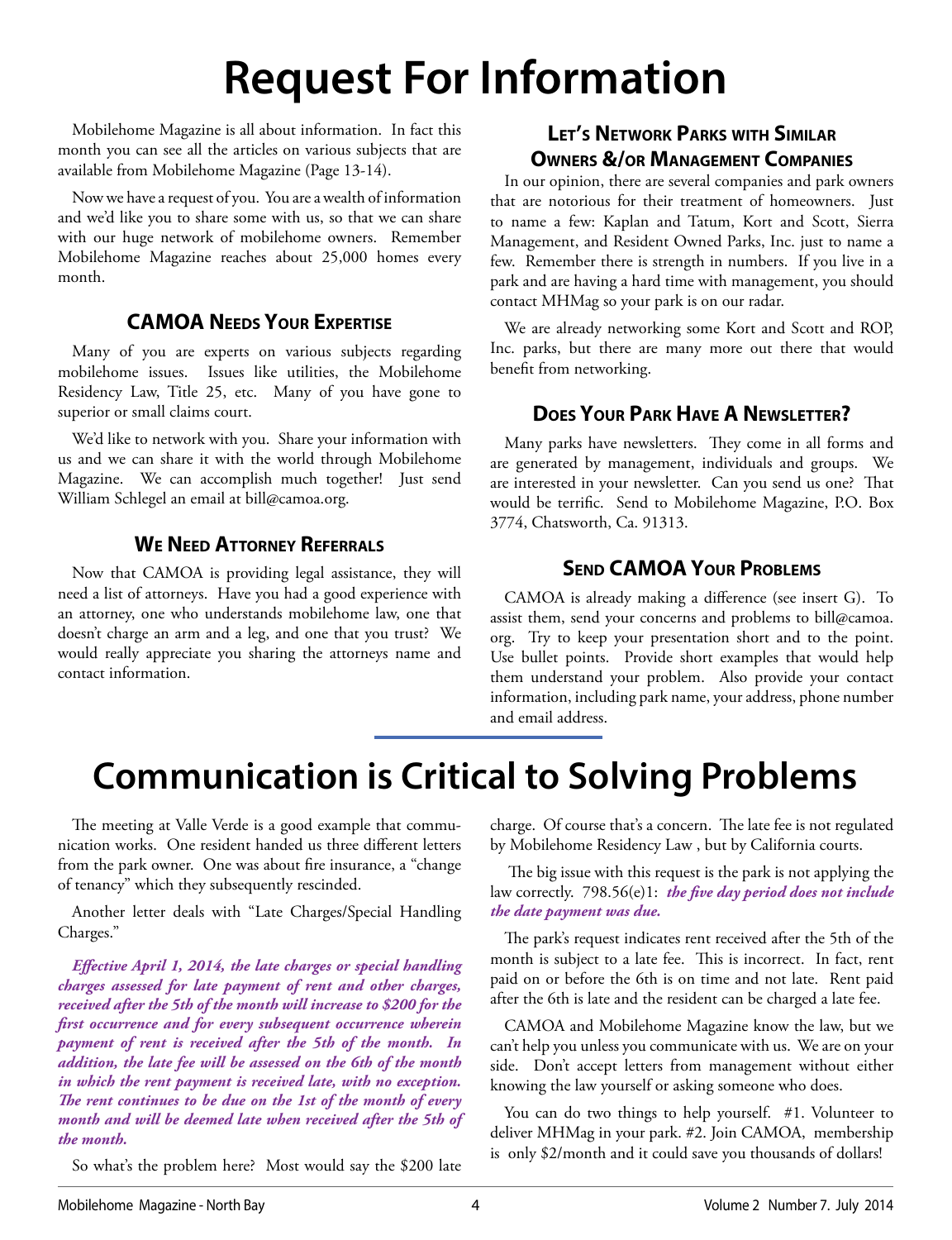## **Archived Articles Available**

Mobilehome Magazine (2011 to present) has published 27 different magazines and about 500 pages of information, most of it still very relevant today.

Many of you have kept your Mobilehome Magazine for future reference. Now you can use this list to find any article quickly. The numbers refer to the month, year and page.

 What about those of you who don't have Mobilehome Magazine and would like information? We have a solution:

- *• We reprint articles we feel are most important and*
- *• Now we offer anyone the chance to get an article(s) from our first three years of publication just by asking and giving us a small donation.*

Here is the initial list of articles available:

#### **Your Rights**

- *1. Distribution of information Your right. 6/13(17)*
- *2. Inheritance Rights. 11/11 (10-11)*
- *3. Inheritance What you need to know. 3/13 14-15)*
- *4. Wash. State dispute resolution program.*
- *5. Nothing to fear. 8/13 (12)*
- *6. Tubes distribution. 5/13 (8)*
- *7. Don't let the park take away your rights. 4/13 (10)*
- *8. Residents Bill of Rights. 1/13 (8)*
- *9. Eleven commandments. 3/12(18)*
- *10. Enforce your rights It's up to you. 1/12 (16-17)*
- *11. Ca MH Code Eviction Procedures 10/13(6)*
- *12. Words of Wisdom Senator Mayne 12/13 (8)*

#### **Managers**

- *13. Retaliation & what to do about it. 1/12 (8-9)*
- *14. Interference of sales. 8/13(15)*
- *15. A Word on your privacy. FAQ Handbook (30)*
- *16. When can a park mgr. enter your space. 8/13 (11)*
- *17. It's your money What would you do if you received a 7 day notice? 11/12 (14-15)*
- *18. How to handle tenants in a MHPark. 5/12 (11)*
- *19. Park manager intimidation. 1/12 (6)*
- *20. My philosophy by a park mgr. 9/12 (13)*
- *21. The value of information by a park mgr. 5/13 (9)*
- *22. Termination of park tenancy. 7/2 (18)*
- *23. Evictions. 8/13 (18) & 1/12 (10)*
- *24. Mngt. Uses Credit Report to Deny Tenancy 11/13(8)*

#### **Tips and Suggestions**

- *25. How to choose a contractor. 5/12 (19)*
- *26. Resident ownership. 1/13 (12-13) & 2/13(8-9)*
- *27. Home improve for seniors easy living. 1/13 (19)*
- *28. Remodeling a manufactured home. 2/13 (19)*
- *29. Basic manufactured home tips-tricks. 1/13(20)*
- *30. The clock is ticking by Myron Hughes. 11/12 (9)*
- *31. Should I sign that long term lease. 3/12 (10)*
- *32. Seller's guide. 6/13 (6-7)*
- *33. Ins & outs of home owner's insurance. 9/12 (5)*
- *34. Tips & suggestions. 9/12(15), 12/13(9)*
- *35. Estate planning. 3/13 (17)*
- *36. Aging in place. 3/13 (16)*
- *37. Words of wisdom from female reps. 3/13 (10)*
- *38. Getting organized. 9/11 (20)*
- *39. What to do when you need to refinance. 7/12 (8-9)*
- *40. Robo calling getting the word out. 8/13 (8)*
- *41. Putting the fun back in fund raising. 8/13 (7)*
- *42. Form an HOA. 8/13 (13)*
- *43. Who Should You Trust. 6/13 (12-13)*
- *44. Disability and mobilehome living. 3/13 (20)*
- *45. How to Resolve Issues in MH Parks 10/13(8)*
- *46. Question & Answer 2/14(11)*
- *47. Identifying Elder Abuse 2/14(14)*
- *48. Soundproofing Your Home 2/14(9)*
- *49. Earthquake Insurance Do You Need It? 5/14(14)*

#### **Rent Control & Fees**

- *50. L.A. Vacancy Control. 4/13(19)*
- *51. A tax story. 4/13 (16)*
- *52. Rent control under siege. 3/12 (6-7)*
- *53. \$1700 rents for Los Angeles. 3/12 (8)*
- *54. Chattel mortgage, personal property and real estate. 4/13(17)*
- *55. Vacancy decontrol. 5/12 (7)*
- *56. L.A. R.S.O. 9/11 (11)*
- *57. Property pass through. 4/13 (15)*

#### **General**

- *58. Investing in mobilehome parks. 7/12 (10)*
- *59. Bullish on mobilehome parks. 6/13 (8-9)*
- *60. 15 minutes with a Utah Senator. 1/12 (12-13)*
- *61. Free markets in mobilehome parks. 5/13 (12-13)*
- *62. Mobilehomes in rental parks. 9/11 (6)*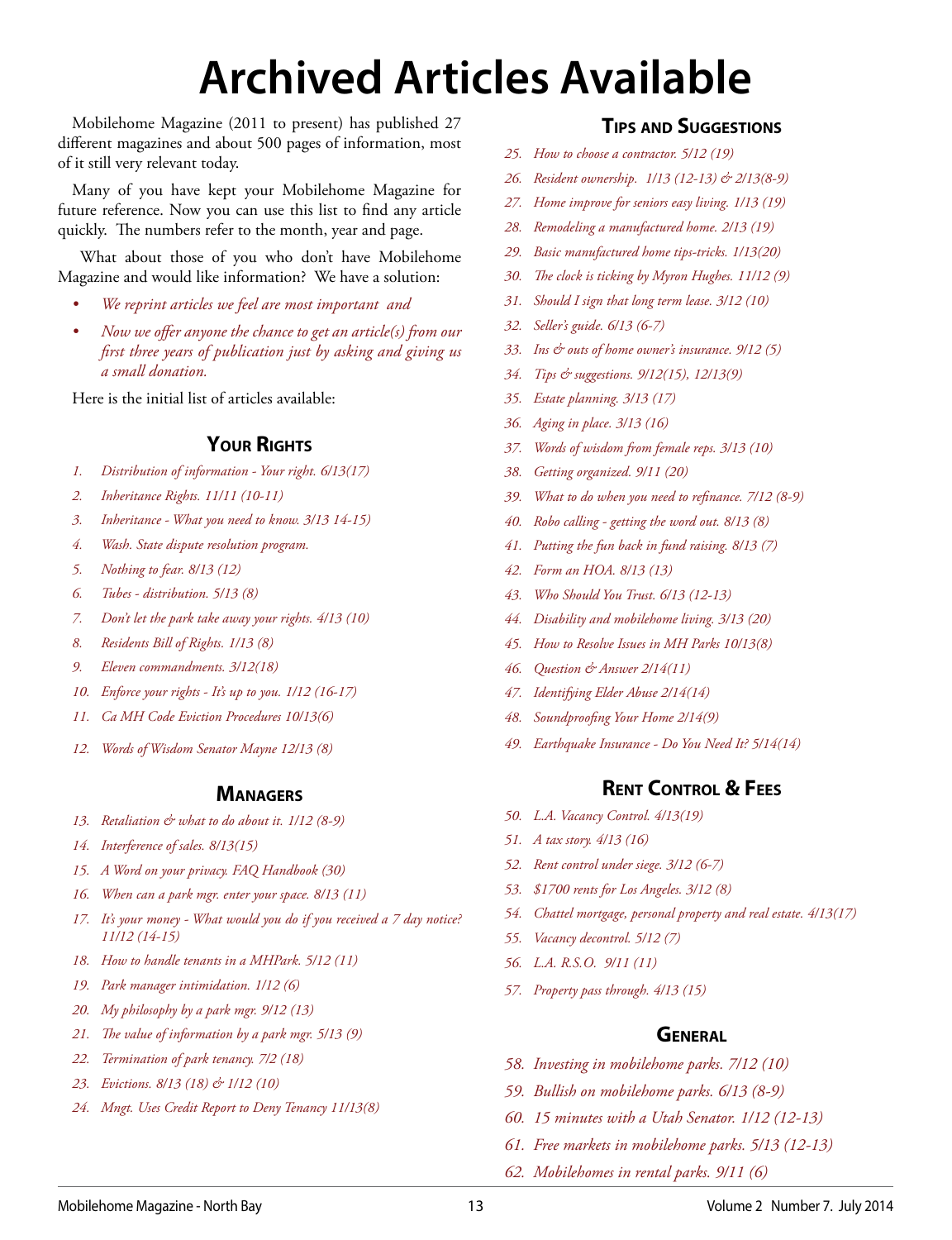#### **Organizations**

- *63. Senator Correa's Mobilehome Conference. 2/13 (14)*
- *64. Los Angeles MH Park Task Force. 2/13 (11,21)*
- *65. MHOwners Association of America. 7/12 (17)*
- *66. PHRAA fights unscrupulous park owners. 11/12 (10-11)*
- *67. The Select Committee on Manufactured Homes and Communities. 1/13 (5) & 2/13 (6)*
- *68. Tenants Together. 1/12 (7)*
- *69. Coalition for Economic Survival. 1/12 (7)*
- *70. GSMOL & MHMag teaming. 6/13 (10-11)*
- *71. Santa Cruz conference. 5/13 (10-11)*
- *72. Know Your Advocates 10/13(10)*
- *73. Update on GSMOL & MHMag 10/13(14-15)*

#### **Mobilehome Residency Law**

- *74. Mobilehome Residency Law (MRL) 101. 7/12 (6)*
- *75. How to Use the MRL. 11/11 (4)*
- *76. SB510. 4/13 (7)*
- *77. Land lease law vs MRL. FAQ Handbook. (31)*
- *78. Governor Signs Jackson MH Bill 11/13(15)*
- *79. AB2026 Interference of Sales 4/14(4)*

#### **Local News**

- *80. Kort & Scott Take Over Blue Star 11/13(5)*
- *81. Tale of Unmitigated Greed Part I 11/13(10-11)*
- *82. Beyond Fear & Loathing Part II 12/13(6-7)*
- *83. Major Victory for San Marcos Homeowners 12/13(6)*
- *84. Mobilehome vs Urban Village 12/13 (10)*
- *85. San Jose Residents Celebrate Victory 12/13(5)*
- *86. California Hawiian Residents Win Big 5/14(E)*
- *87. Lakeport Rent Control Sought 5/14(13)*
- *88. Huntington Beach Law Preserves Senior Housing 4/14(13)*
- *89. Long Term Lease Accord Sought for San Marcos 4/14(10)*

#### **Reference**

- *90. FAQ & Answers Handbook. 8/13 (18) \$6.00*
- *91. Additions to FAQ. 1/13 (9)*
- *92. Book Mobilehome Wars. 4/13 (12-13)*

#### **MHMag & Miscellaneous**

- *93. Survey on advocacy part I and II. 5/13 (14-18)*
- *94. Birth of a new publication. 8/13 (5)*
- *95. Letter to advertisers. 6/13 (18)*
- *96. Your neighbor, my neighbor. 6/13 (14)*
- *97. Forced condo conversions. 9/12 (10-12)*

#### **Articles by Donna Matthews**

- *1. Eviction.*
- *2. Water. 9/12(14-15)*
- *3. Contract Law. 11/12 (7)*
- *4. Judges Pleadings. 1/13(16)*
- *5. Rent Control Ord. vs Rent Review Ord. 2/13 (12-13)*
- *6. HCD should enforce Title 25. (5/12(20)*
- *7. New park owners New leases. 6/13 (19)*
- *8. Pass thru fees. 4/13(14)*
- *9. Title 25. 9/12(8)*
- *10. Termination of park tenancy. 7/12 (18)*
- *11. Mobilehome rental agreement. 3/13 (8-9)*
- *12. California Senior Parks 10/13 (16)*
- *13. Mobilehome Parks Act 11/13 (14)*
- *14. Consumer Price Index 3/14 (4)*
- *15. Mobilehome Parks- Conditional Use Permit 4/14(6-7)*
- *16. Mobilehome Park Rental Agreement 5/14 (D)*

#### **Articles by Lloyd Rochambeau**

- *1. Time to Get Proactive 12/13 (8)*
- *2. It's Time We Get Connected 2/14 (8)*
- *3. Observations, Impressions & Challenges 5/14*
- *4. Park Manager Friend or Foe 10/13(7)*

#### **Have a Question? Order An Article**

Ordering is simple. In a note, give us the article numbers you want us to send you with your mailing address (include your phone number and email address please). We prefer sending articles by email.

#### **COST?**

We do not have a "formal" charge for articles. We do however really appreciate your donation. Mail your donation, along with your request & information to Mobilehome Magazine, P.O. Box 3774, Chatsworth, Ca. 91313. Or you can email us at fawodley@yahoo.com

#### **Use Them!**

These articles represent three years of hard work. They are written by attorneys, expert advocates, and mobilehome owners just like yourself. We feel they are accurate and worth your attention. If you have an issue, we suggest you purchase a Handbook of Frequently Asked Questions (#69) and request any articles that look interesting. Such a small investment to gain a knowledge about many subjects of mobilehome living.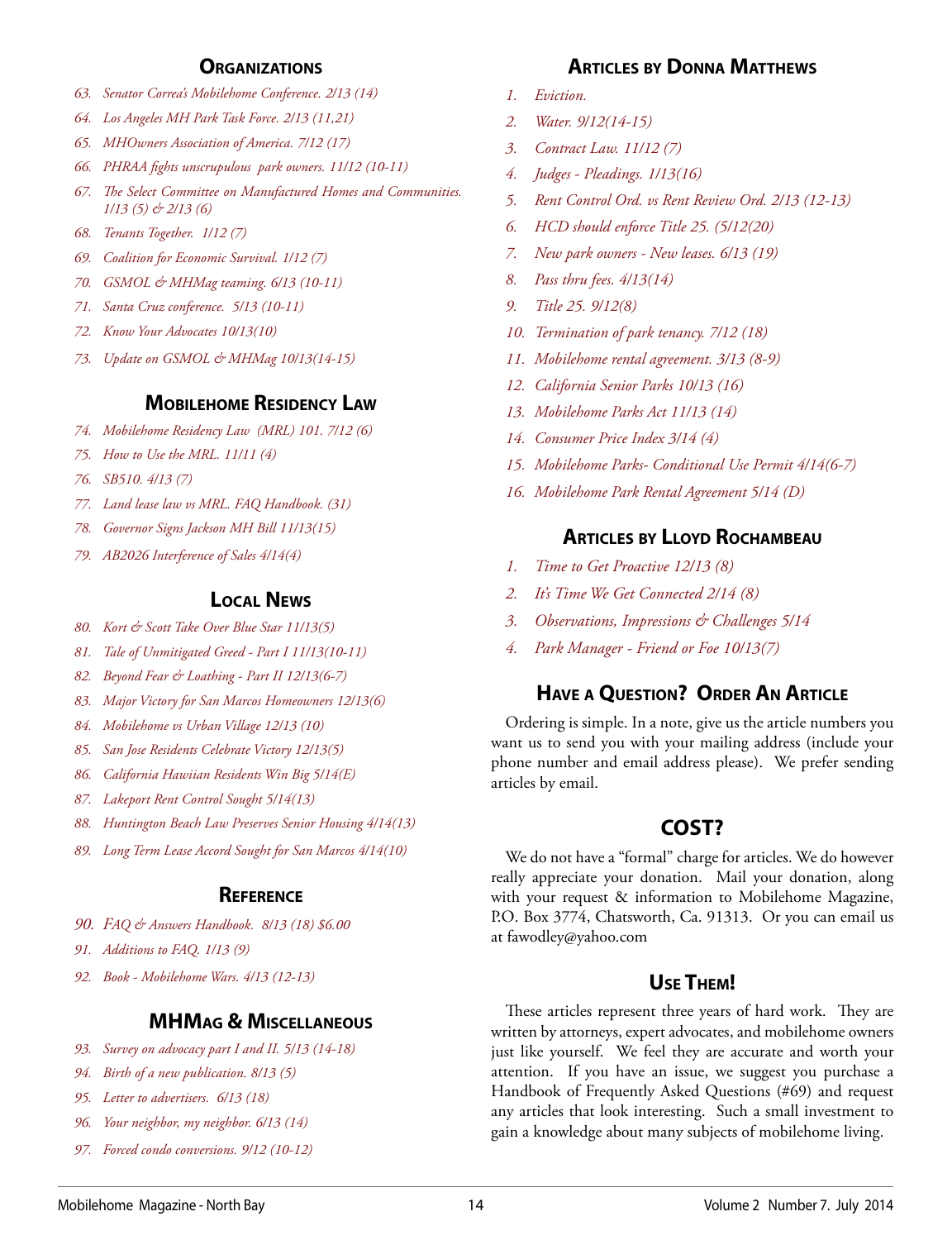### **This & That**

#### **FAQ Handbook & Donations to MHMag**

You can still order the FAQ Handbook from us. Just send a check or money order for \$6 to Mobilehome Magazine, P.O. Box 3774, Chatsworth, Ca. 91313. Be sure to include your mailing address.

We also welcome your donations. It costs us about \$100,000 to publish the magazine each year, and both donations and advertising are down, so you can see every little bit helps us help you.

#### **California Hawaiian Article**

We have gotten a comment or two about the California Hawaiian article written by Tracy Kaplan, a reporter for the San Jose Mercury News. There was a negative response to her use of "trailer" throughout the article. We had the same reaction. The use of the word "trailer" when describing our homes does a disservice to all of us. Unfortunately, MHMag can not edit published articles, but believe us when we say we too were offended! We will contact Ms. Kaplan and express our concerns. She can be reached at *Contact Tracy at 408-278-3482.*



Since 1969 we have provided excellent service and coverage to thousands of satisfied customers.

In tough economic times, it's good to know you've got value, experience, and knowledge on your side.

### $(800)$  696-1108

www.barberinsurance.com

**Manufactured Homes** 

«Business Insurance

-Auto/RV Insurance

«Health/Life Insurance

-Optional Flood

620 College Ave.

Santa Rosa CA 95404

Lie. #OG55500

-Optional Earthquake